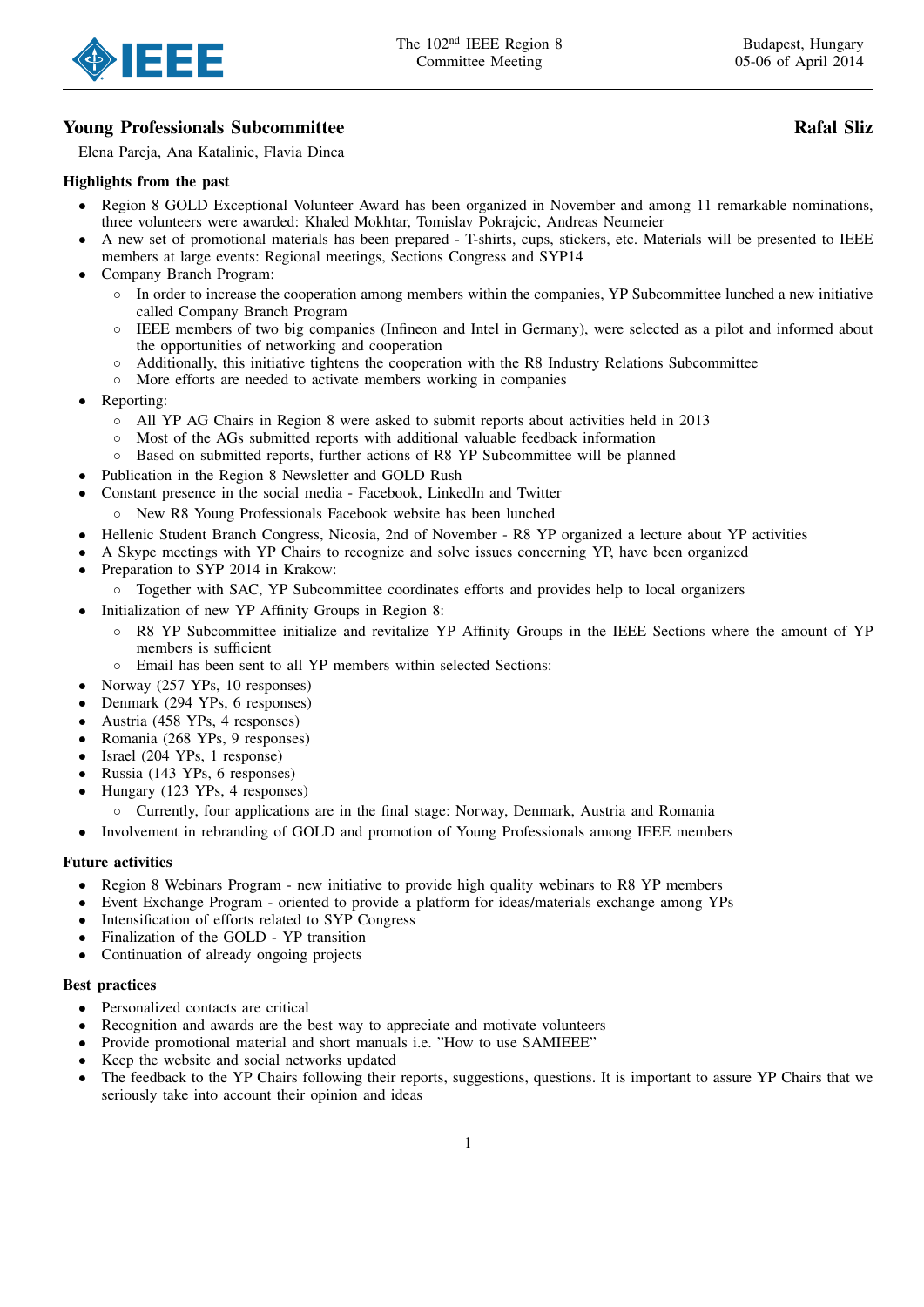

Fig. 1. Young Professionals Affinity Group distribution in Region 8.